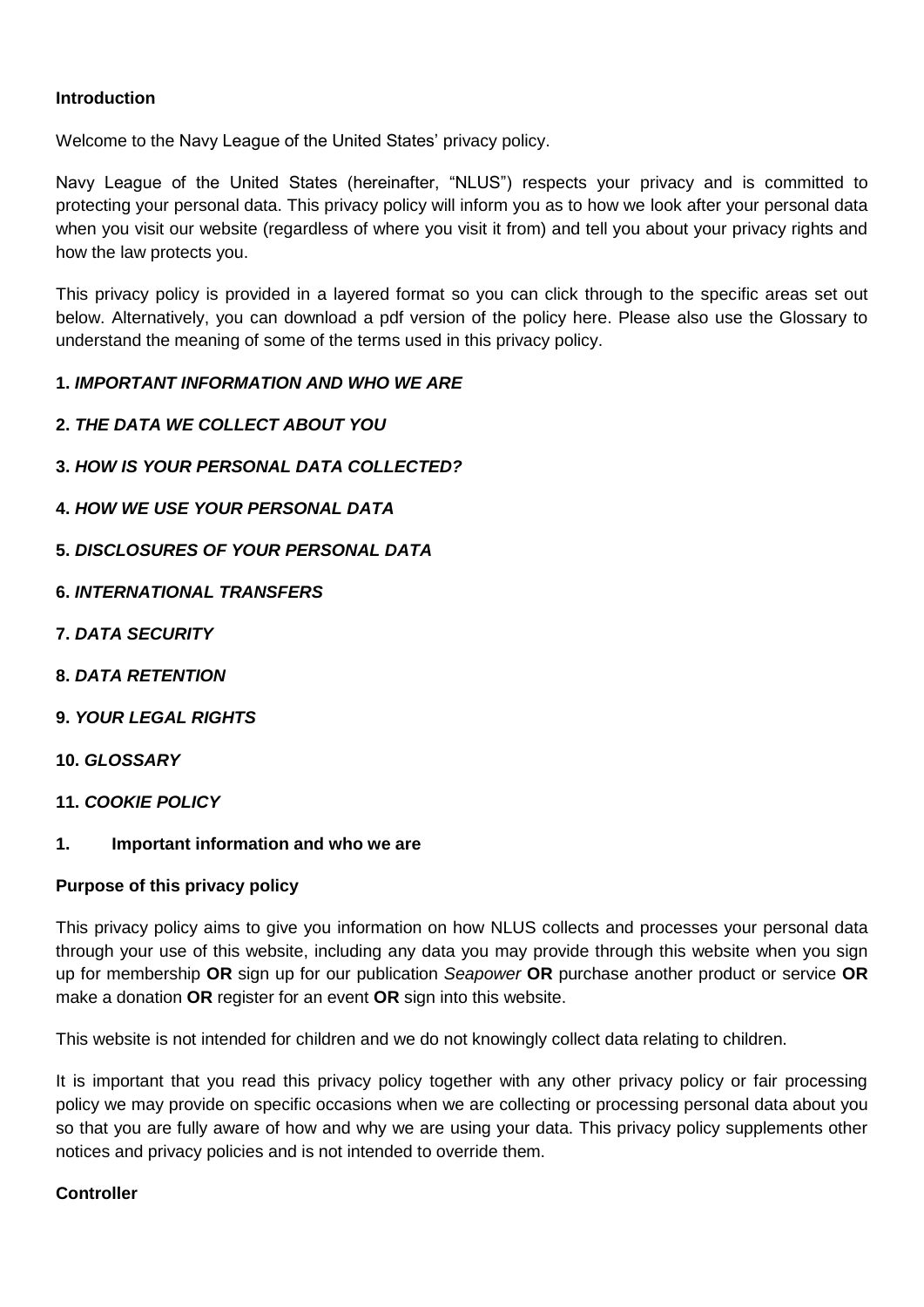IF SEVERAL ENTITIES PART OF A GROUP: NLUS is made up of different legal entities, of which the Navy League of the United States and the Navy League Foundation collect Personal Data, defined below, and makes up the NLUS Group. This privacy policy is issued on behalf of the NLUS Group so when we mention "NLUS", "we", "us" or "our" in this privacy policy, we are referring to the relevant company in the NLUS Group responsible for processing your data. Navy League of the United States is the controller and responsible for this website.

We have appointed a data protection officer (DPO) who is responsible for overseeing questions in relation to this privacy policy. If you have any questions about this privacy policy, including any requests to exercise *your legal rights*, please contact the DPO using the details set out below.

# **Contact details**

If you have any questions about this privacy policy or our privacy practices, please contact our DPO in the following ways:

Full name of legal entity: Navy League of the United States

## Email address: *[privacy@navyleague.org](mailto:privacy@navyleague.org)*

Postal address: 2300 Wilson Boulevard, Suite 200, Arlington, VA 22201

You have the right to make a complaint at any time to the Information Commissioner's Office (ICO), the UK supervisory authority for data protection issues (www.ico.org.uk). We would, however, appreciate the chance to deal with your concerns before you approach the ICO so please contact us in the first instance.

## **Changes to the privacy policy and your duty to inform us of changes**

We keep our privacy policy under regular review. This version was last updated on November 7, 2018. Historic versions can be obtained by contacting us.

It is important that the personal data we hold about you is accurate and current. Please keep us informed if your personal data changes during your relationship with us.

## **Third-party links**

This website may include links to third-party websites, plug-ins and applications. Clicking on those links or enabling those connections may allow third parties to collect or share data about you. We do not control these third-party websites and are not responsible for their privacy statements. When you leave our website, we encourage you to read the privacy policy of every website you visit.

## **2. The data we collect about you**

Personal data, or personal information, means any information about an individual from which that person can be identified. It does not include data where the identity has been removed (anonymous data).

We may collect, use, store and transfer different kinds of personal data about you which we have grouped together as follows:

• **Identity Data** includes first name, maiden name, last name, username or similar identifier, marital status, title, date of birth and gender.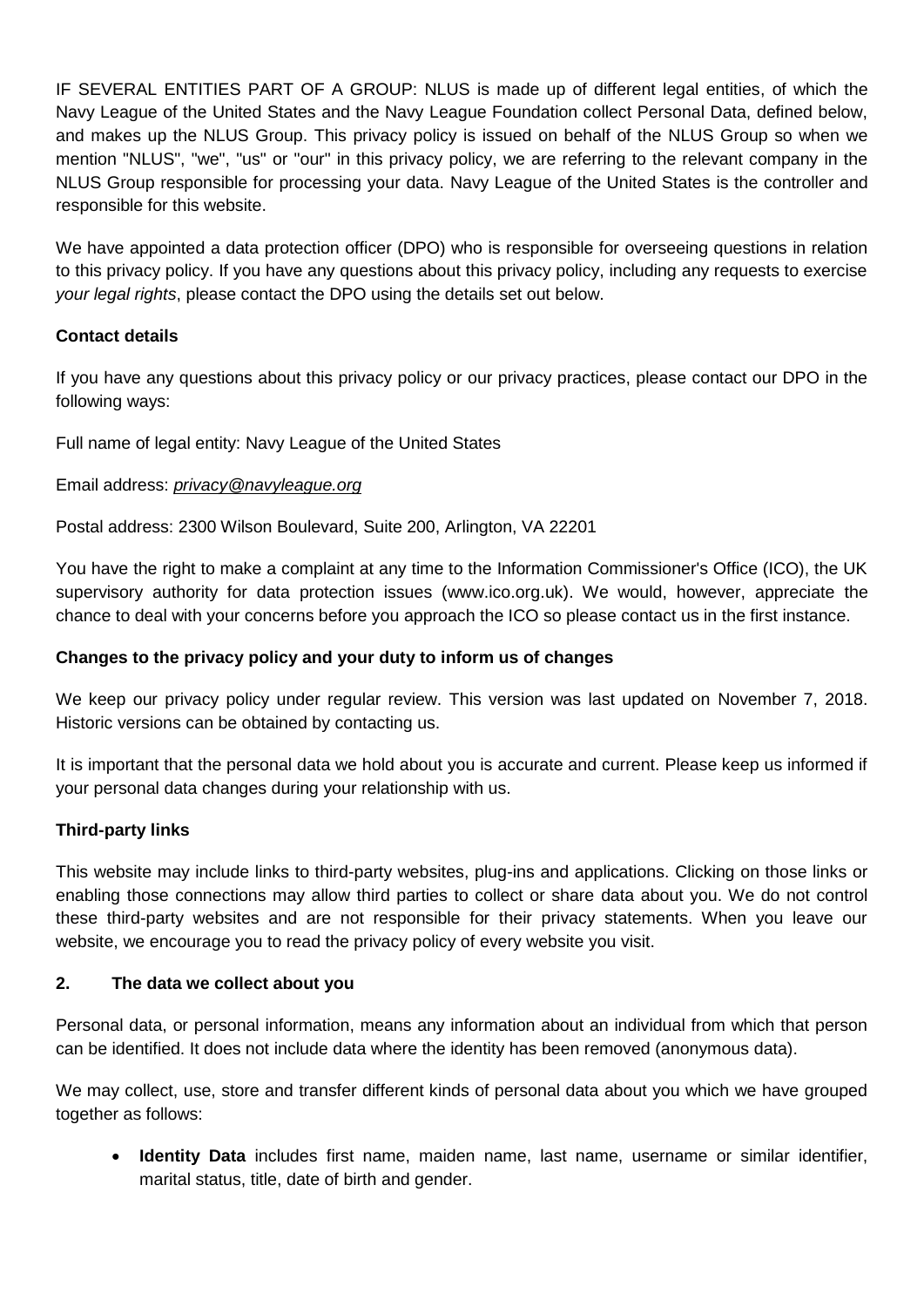- **Contact Data** includes billing address, delivery address, email address, and telephone numbers.
- **Financial Data** includes bank account and payment card details.
- **Transaction Data** includes details about payments to and from you and other details of financial exchanges between you and us.
- **Technical Data** includes internet protocol (IP) address, your login data, browser type and version, time zone setting and location, browser plug-in types and versions, operating system and platform, and other technology on the devices you use to access this website.
- **Profile Data** includes your username and password, purchases, donations, registrations, attendance, or orders made by you, your interests, preferences, feedback and survey responses.
- **Usage Data** includes information about how you use our website, products, and services.
- **Marketing and Communications Data** includes your preferences in receiving marketing from us and our third parties and your communication preferences.

We also collect, use, and share **Aggregated Data** such as statistical or demographic data for any purpose. Aggregated Data could be derived from your personal data but is not considered personal data in law as this data will **not** directly or indirectly reveal your identity. For example, we may aggregate your Usage Data to calculate the percentage of users accessing a specific website feature. However, if we combine or connect Aggregated Data with your personal data so that it can directly or indirectly identify you, we treat the combined data as personal data which will be used in accordance with this privacy policy.

We do not collect any **Special Categories of Personal Data** about you (this includes details about your race or ethnicity, religious or philosophical beliefs, sex life, sexual orientation, political opinions, trade union membership, information about your health, and genetic and biometric data). Nor do we collect any information about criminal convictions and offences.

# **If you fail to provide personal data**

Where we need to collect personal data by law, or under the terms of a contract we have with you, and you fail to provide that data when requested, we may not be able to perform the contract we have or are trying to enter into with you (for example, to provide you with goods or services). In this case, we may have to cancel a product or service you have with us but we will notify you if this is the case at the time.

# **3. How is your personal data collected?**

We use different methods to collect data from and about you including through:

- **Direct interactions.** You may give us your Identity, Contact, and Financial Data by filling in forms or by corresponding with us by post, phone, email or otherwise. This includes personal data you provide when you:
	- apply for our products or services:
	- create an account on our website:
	- become a member of our organization;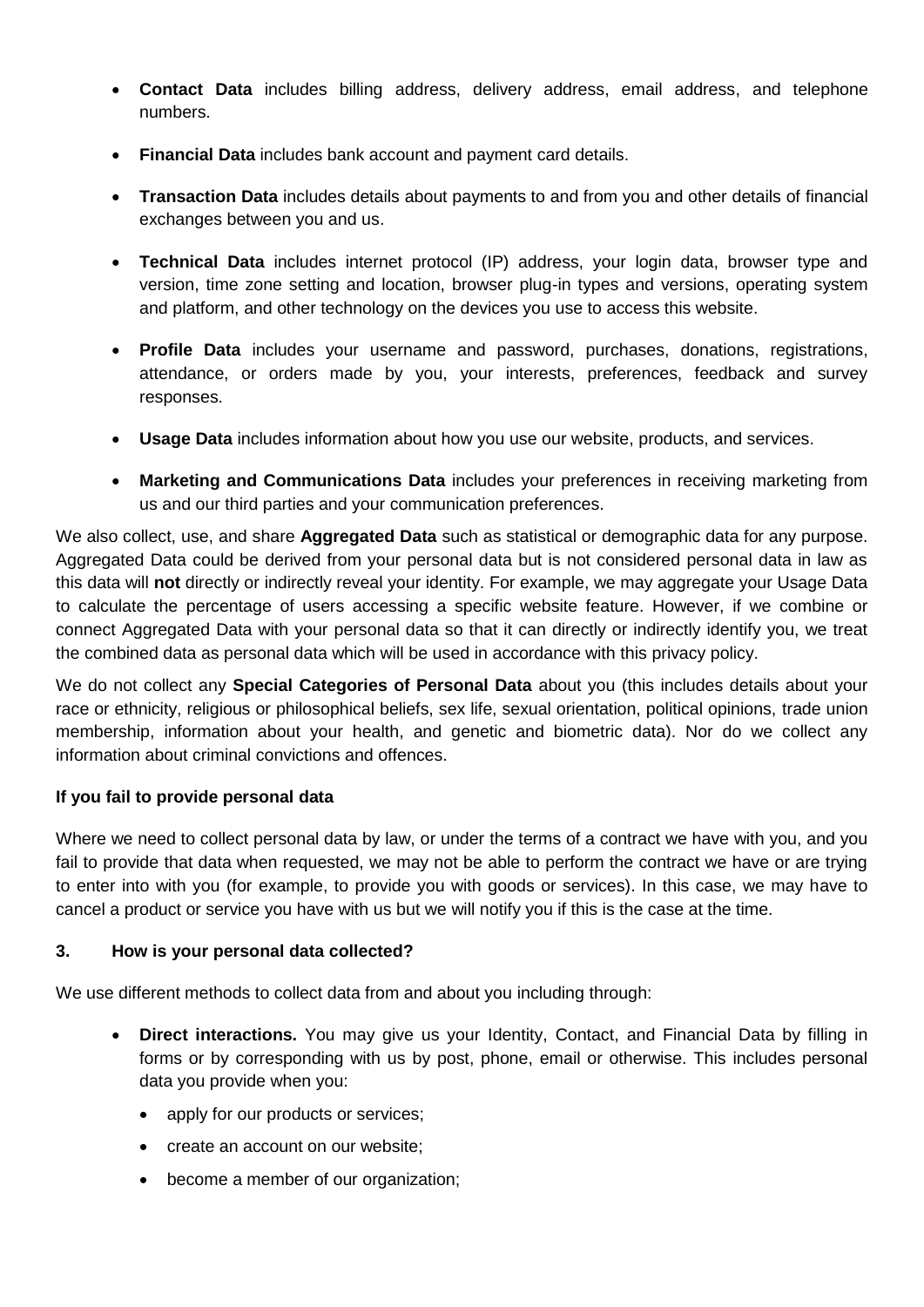- make a donation to our organization;
- register for an event;
- apply for a scholarship;
- sign up as a mentor or protégé;
- subscribe to our service or publications;
- request marketing to be sent to you;
- enter a competition, promotion, or complete a survey; or
- give us feedback or contact us.
- **Automated technologies or interactions.** As you interact with our website, we will automatically collect Technical Data about your equipment, browsing actions and patterns. We collect this personal data by using cookies, server logs, and other similar technologies. We may also receive Technical Data about you if you visit other websites employing our cookies. Please see our cookie policy for further details.
- **Third parties or publicly available sources.** We will receive personal data about you from various third parties and public sources as set out below:
	- Technical Data from the following parties:
		- (a) analytics providers such as Google based outside the EU;
		- (b) advertising networks such as AdWords based **OR** outside the EU; and
- Contact, Financial, and Transaction Data from providers of technical, payment and delivery services such as Amazon Smile based outside the EU.
- Identity and Contact Data from publicly available sources such as Whitepages.com, USPS.com; Blackbaud.com; and others based outside the EU.

## **4. How we use your personal data**

We will only use your personal data when the law allows us to. Most commonly, we will use your personal data in the following circumstances:

- Where we need to perform the contract we are about to enter into or have entered into with you.
- Where it is necessary for our legitimate interests (or those of a third party) and your interests and fundamental rights do not override those interests.
- Where we need to comply with a legal obligation.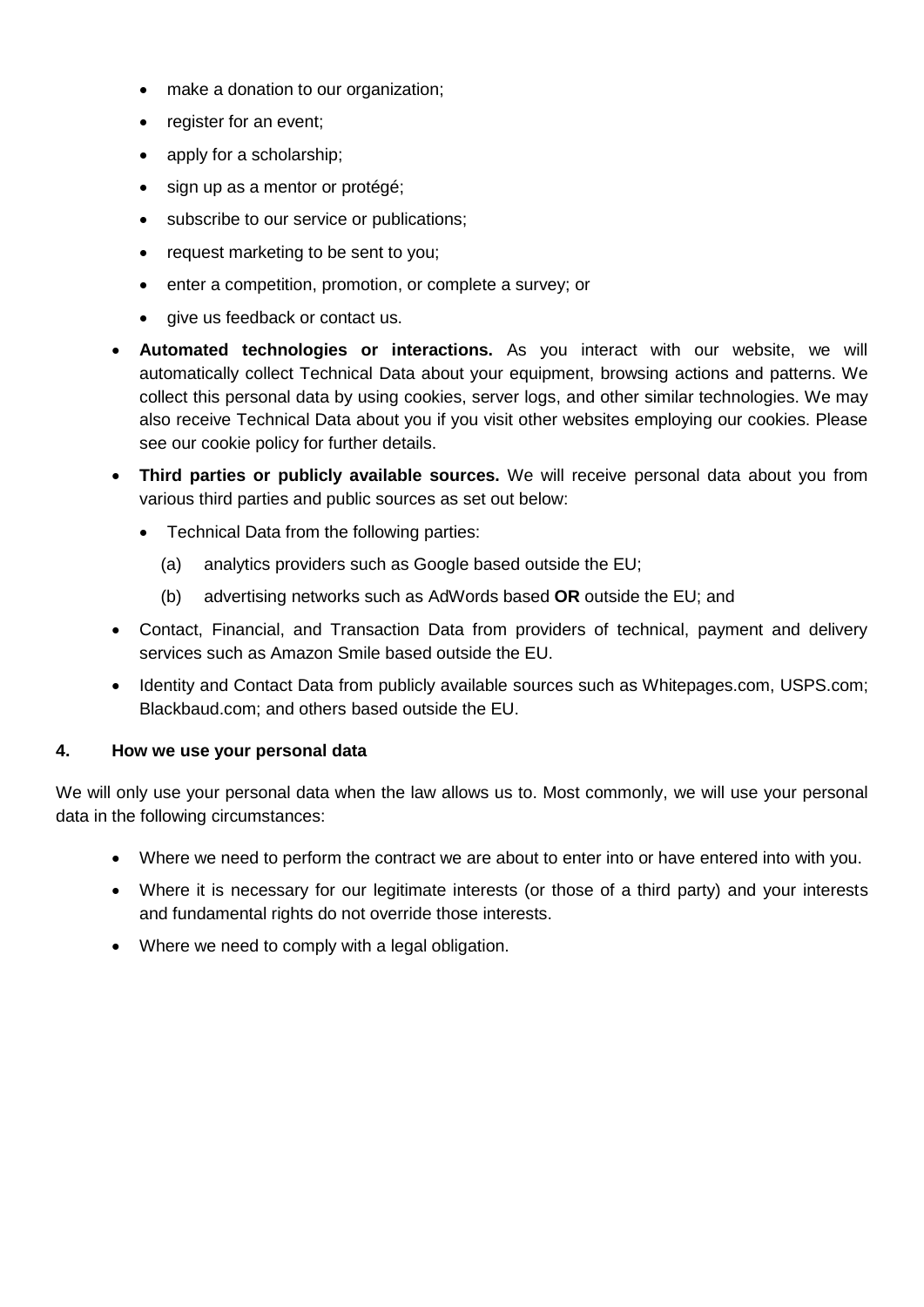Click here, LAWFUL BASIS to find out more about the types of lawful basis that we will rely on to process your personal data.

Generally, we do not rely on consent as a legal basis for processing your personal data although we will get your consent before sending third party direct marketing communications to you via email or text message. You have the right to withdraw consent to marketing at any time by contacting us.

## **Purposes for which we will use your personal data**

We have set out below, in a table format, a description of all the ways we plan to use your personal data, and which of the legal bases we rely on to do so. We have also identified what our legitimate interests are where appropriate.

Note that we may process your personal data for more than one lawful ground depending on the specific purpose for which we are using your data. Please contact us if you need details about the specific legal ground we are relying on to process your personal data where more than one ground has been set out in the table below.

| <b>Purpose/Activity</b>                                                                   | Type of data                              | Lawful basis for processing including<br>basis of legitimate interest                                                               |
|-------------------------------------------------------------------------------------------|-------------------------------------------|-------------------------------------------------------------------------------------------------------------------------------------|
| register<br>To<br>you<br>as<br>$\mathbf{a}$<br>new<br>constituent                         | (a) Identity                              | Performance of a contract with you                                                                                                  |
|                                                                                           | (b) Contact                               |                                                                                                                                     |
| To process and deliver your order<br>including:                                           | (a) Identity                              | (a) Performance of a contract with you                                                                                              |
|                                                                                           | (b) Contact                               | (b) Necessary for our legitimate interests                                                                                          |
| (a) Manage payments, fees and<br>charges                                                  | (c) Financial                             | (to recover debts due to us)                                                                                                        |
| (b) Collect and recover money<br>owed to us                                               | (d) Transaction                           |                                                                                                                                     |
|                                                                                           | (e)<br>Marketing<br>and<br>Communications |                                                                                                                                     |
| To manage our relationship with<br>you which will include:                                | (a) Identity                              | (a) Performance of a contract with you                                                                                              |
|                                                                                           | (b) Contact                               | (b) Necessary to comply with a legal                                                                                                |
| (a) Notifying you about changes<br>to our terms or privacy policy                         | (c) Profile                               | obligation                                                                                                                          |
| (b) Asking you to leave a review<br>or take a survey                                      | (d)<br>Marketing<br>and<br>Communications | (c) Necessary for our legitimate interests<br>(to keep our records updated and to study<br>how customers use our products/services) |
| To enable you to partake in a<br>prize<br>draw,<br>competition<br>or<br>complete a survey | (a) Identity                              | (a) Performance of a contract with you                                                                                              |
|                                                                                           | (b) Contact                               | (b) Necessary for our legitimate interests                                                                                          |
|                                                                                           | (c) Profile                               | how<br>(to<br>study<br>customers<br>use<br>our<br>products/services, to develop them and<br>grow our business)                      |
|                                                                                           | (d) Usage                                 |                                                                                                                                     |
|                                                                                           | (e)<br>Marketing<br>and<br>Communications |                                                                                                                                     |
| To administer and protect our                                                             | (a) Identity                              | (a) Necessary for our legitimate interests                                                                                          |
| this<br>business<br>website<br>and<br>(including<br>troubleshooting,<br>data              | (b) Contact                               | (for running our business, provision of<br>administration and IT services, network                                                  |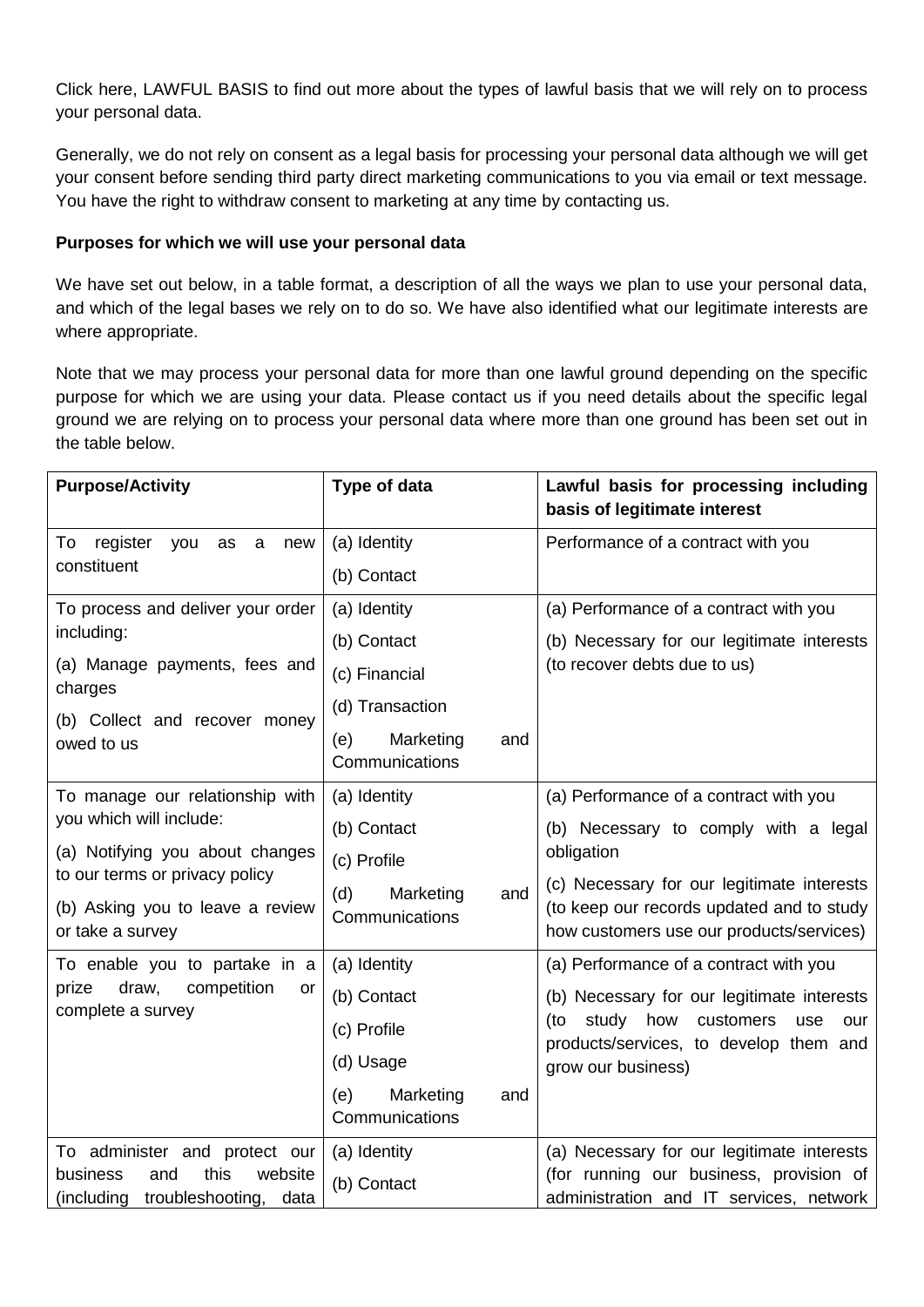| analysis,<br>testing,<br>system<br>maintenance, support, reporting<br>and hosting of data)                                                                                        | (c) Technical                                                                                                         | security, to prevent fraud and in the<br>context of a business reorganization or<br>group restructuring exercise)<br>(b) Necessary to comply with a legal<br>obligation                                                 |
|-----------------------------------------------------------------------------------------------------------------------------------------------------------------------------------|-----------------------------------------------------------------------------------------------------------------------|-------------------------------------------------------------------------------------------------------------------------------------------------------------------------------------------------------------------------|
| website<br>deliver<br>relevant<br>To<br>content and advertisements to<br>you and measure or understand<br>effectiveness<br><b>of</b><br>the<br>the<br>advertising we serve to you | (a) Identity<br>(b) Contact<br>(c) Profile<br>(d) Usage<br>Marketing<br>(e)<br>and<br>Communications<br>(f) Technical | Necessary for our legitimate interests (to<br>study<br>how<br>customers<br>use<br>our<br>products/services, to develop them, to<br>grow our business and to inform our<br>marketing strategy)                           |
| To use data analytics to improve<br>our website, products/services,<br>marketing, customer relationships<br>and experiences                                                       | (a) Technical<br>(b) Usage                                                                                            | Necessary for our legitimate interests (to<br>define types of customers for our products<br>and services, to keep our website updated<br>and relevant, to develop our business and<br>to inform our marketing strategy) |
| To<br>make<br>suggestions<br>and<br>recommendations to you about<br>goods or services that may be of<br>interest to you                                                           | (a) Identity<br>(b) Contact<br>(c) Technical<br>(d) Usage<br>(e) Profile<br>(f)<br>Marketing<br>and<br>Communications | Necessary for our legitimate interests (to<br>develop our products/services and grow<br>our business)                                                                                                                   |

# **Marketing**

We strive to provide you with choices regarding certain personal data uses, particularly around marketing and advertising. We have established the following personal data control mechanisms:

## **Promotional offers from us**

We may use your Identity, Contact, Technical, Usage and Profile Data to form a view on what we think you may want or need, or what may be of interest to you. This is how we decide which products, services and offers may be relevant for you (we call this marketing).

You will receive marketing communications from us if you have requested information from us or registered with us for goods or services from us and you have not opted out of receiving that marketing.

## **Third-party marketing**

We will get your express opt-in consent before we share your personal data with any third party for marketing purposes.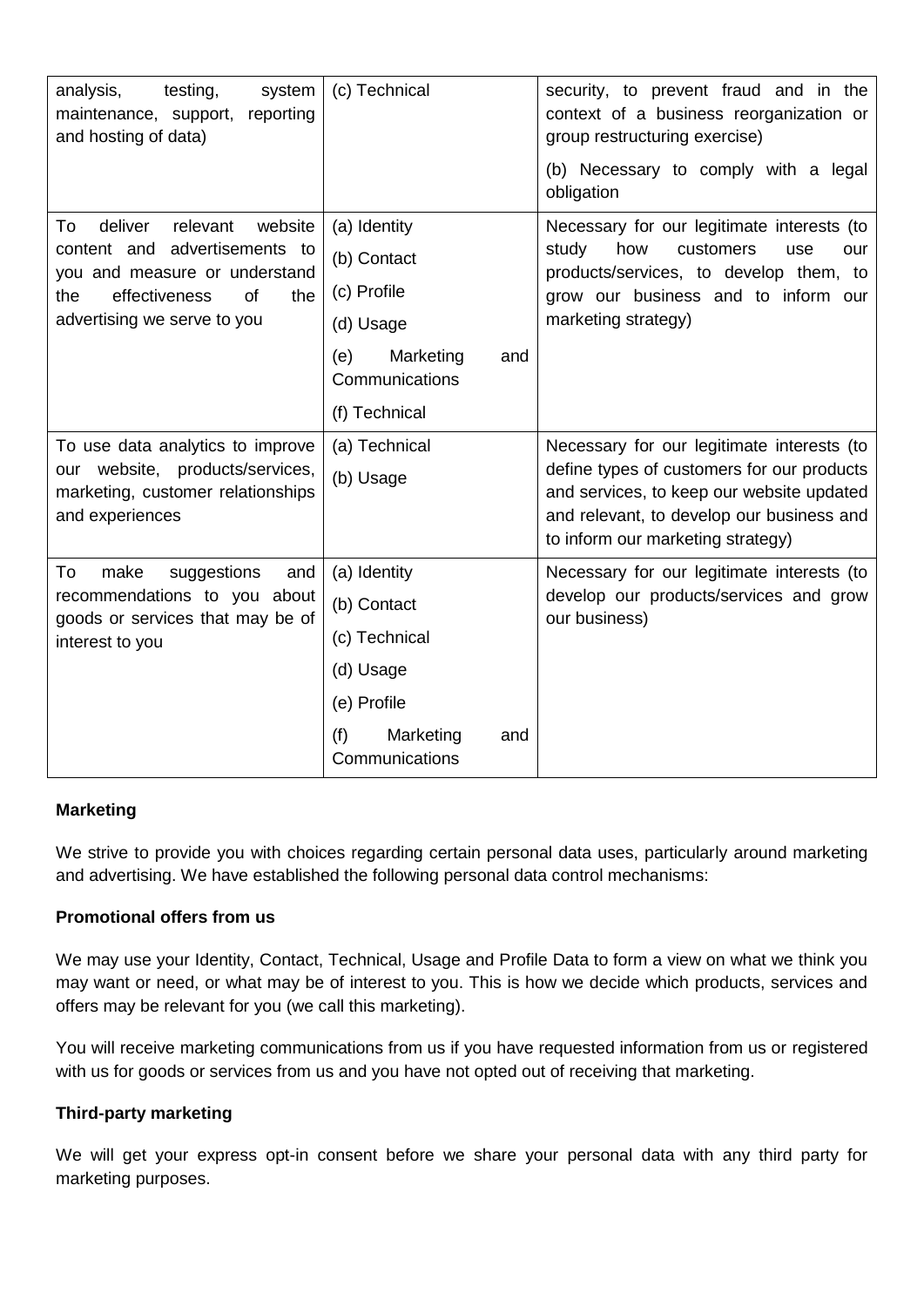# **Opting out**

You can ask us or third parties to stop sending you marketing messages at any time by logging into the website and checking or unchecking relevant boxes to adjust your marketing preferences **OR** by following the opt-out links on any marketing message sent to you **OR** by contacting us at any time.

Where you opt out of receiving these marketing messages, this will not apply to personal data provided to us as a result of a product/service experience or other transactions.

#### **Cookies**

You can set your browser to refuse all or some browser cookies, or to alert you when websites set or access cookies. If you disable or refuse cookies, please note that some parts of this website may become inaccessible or not function properly. For more information about the cookies we use, please see our cookie policy below.

#### **Change of purpose**

We will only use your personal data for the purposes for which we collected it, unless we reasonably consider that we need to use it for another reason and that reason is compatible with the original purpose. If you wish to get an explanation as to how the processing for the new purpose is compatible with the original purpose, please contact us.

If we need to use your personal data for an unrelated purpose, we will notify you and we will explain the legal basis which allows us to do so.

Please note that we may process your personal data without your knowledge or consent, in compliance with the above rules, where this is required or permitted by law.

## **5. Disclosures of your personal data**

We may share your personal data with the parties set out below for the purposes set out in the table above.

- Internal Third Parties as set out in the *Glossary*.
- External Third Parties as set out in the *Glossary*.
- Third parties to whom we may choose to sell, transfer or merge parts of our business or our assets. Alternatively, we may seek to acquire other businesses or merge with them. If a change happens to our business, then the new owners may use your personal data in the same way as set out in this privacy policy.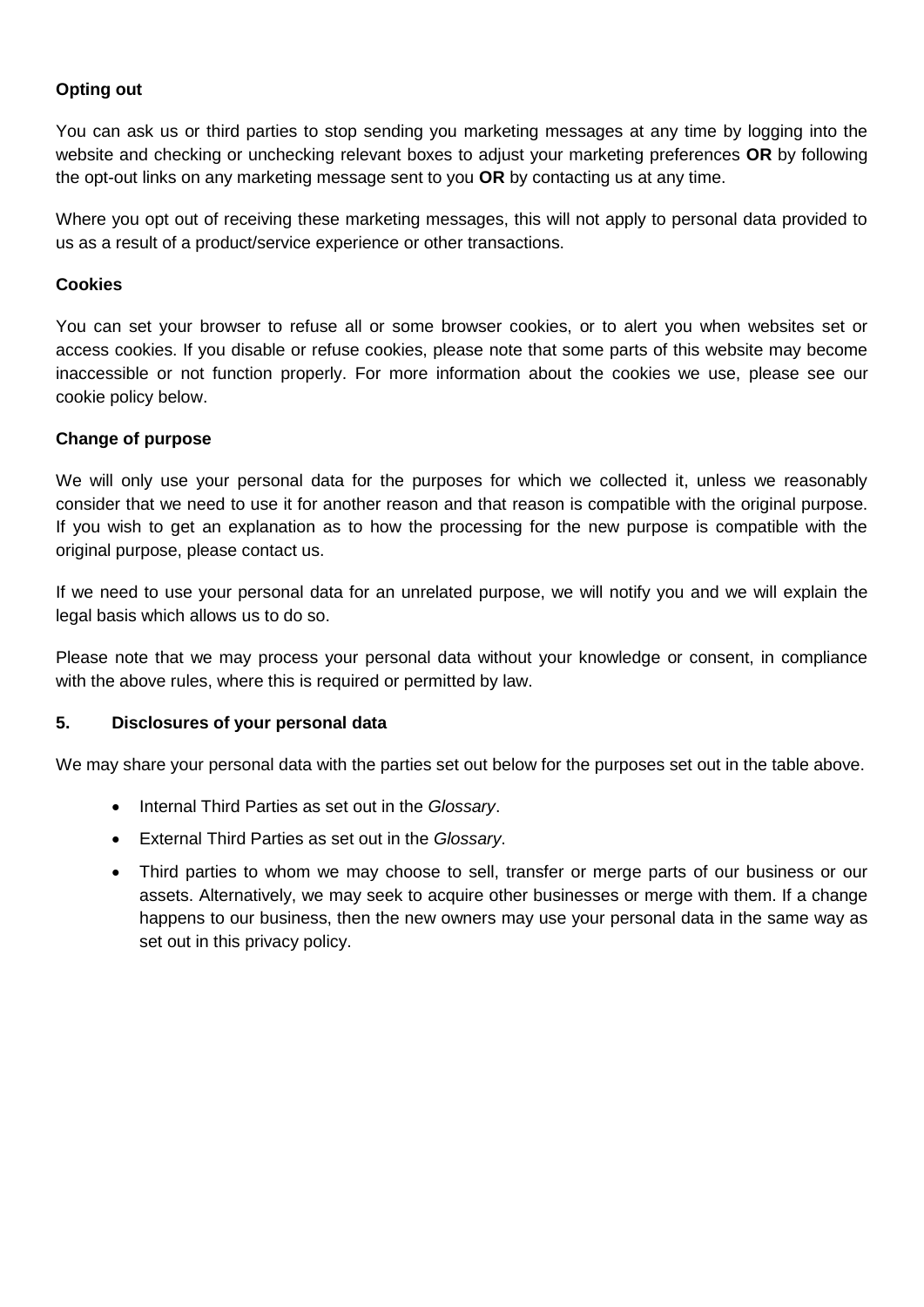We require all third parties to respect the security of your personal data and to treat it in accordance with the law. We do not allow our third-party service providers to use your personal data for their own purposes and only permit them to process your personal data for specified purposes and in accordance with our instructions.

# **6. International transfers**

We share your personal data within the NLUS Group. This will involve transferring your data outside the European Economic Area (**EEA**).

Many of our external third parties are based outside the EEA so their processing of your personal data will involve a transfer of data outside the EEA.

Whenever we transfer your personal data out of the EEA, we ensure a similar degree of protection is afforded to it by ensuring at least one of the following safeguards is implemented:

- We will only transfer your personal data to countries that have been deemed to provide an adequate level of protection for personal data by the European Commission. For further details, see European Commission: Adequacy of the protection of personal data in non-EU countries.
- Where we use certain service providers, we may use specific contracts approved by the European Commission which give personal data the same protection it has in Europe. For further details, see European Commission: Model contracts for the transfer of personal data to third countries.

Please contact us if you want further information on the specific mechanism used by us when transferring your personal data out of the EEA.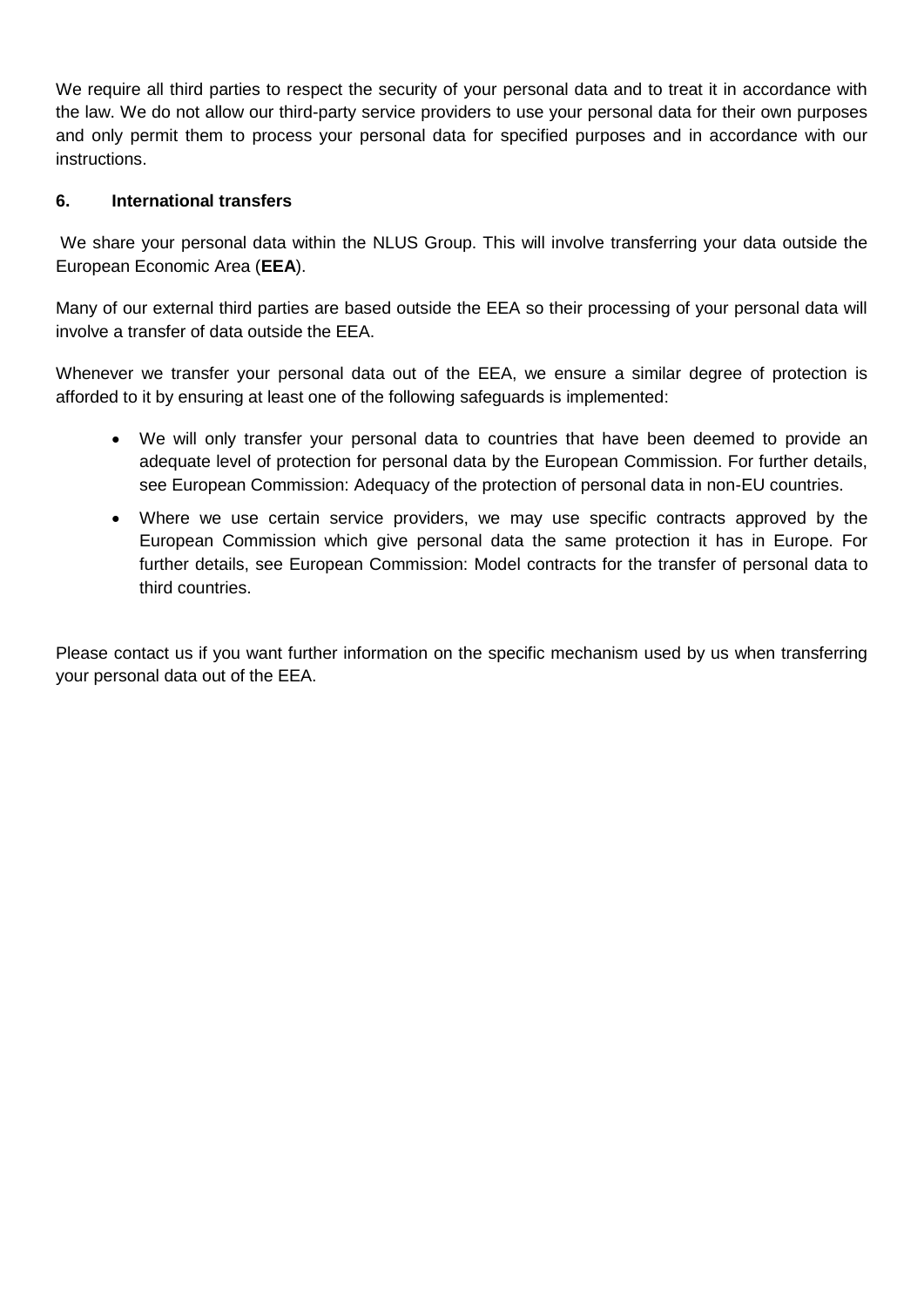# **7. Data security**

We have put in place appropriate security measures to prevent your personal data from being accidentally lost, used or accessed in an unauthorized way, altered or disclosed. In addition, we limit access to your personal data to those employees, agents, contractors and other third parties who have a business need to know. They will only process your personal data on our instructions and they are subject to a duty of confidentiality.

We have put in place procedures to deal with any suspected personal data breach and will notify you and any applicable regulator of a breach where we are legally required to do so.

# **8. Data retention**

## **How long will you use my personal data?**

We will only retain your personal data for as long as reasonably necessary to fulfil the purposes for which we collected it, including for the purposes of satisfying any legal, regulatory, tax, accounting or reporting requirements. We may retain your personal data for a longer period in the event of a complaint or if we reasonably believe there is a prospect of litigation in respect to our relationship with you.

To determine the appropriate retention period for personal data, we consider the amount, nature and sensitivity of the personal data, the potential risk of harm from unauthorized use or disclosure of your personal data, the purposes for which we process your personal data and whether we can achieve those purposes through other means, and the applicable legal, regulatory, tax, accounting or other requirements.

Details of retention periods for different aspects of your personal data are available in our retention policy which you can request from us by contacting us.

## **9. Your legal rights**

Under certain circumstances, you have rights under data protection laws in relation to your personal data. Please click on the links below to find out more about these rights:

- *Request access to your personal data*.
- *Request correction of your personal data*.
- *Request erasure of your personal data*.
- *Object to processing of your personal data*.
- *Request restriction of processing your personal data*.
- *Request transfer of your personal data*.
- *Right to withdraw consent*.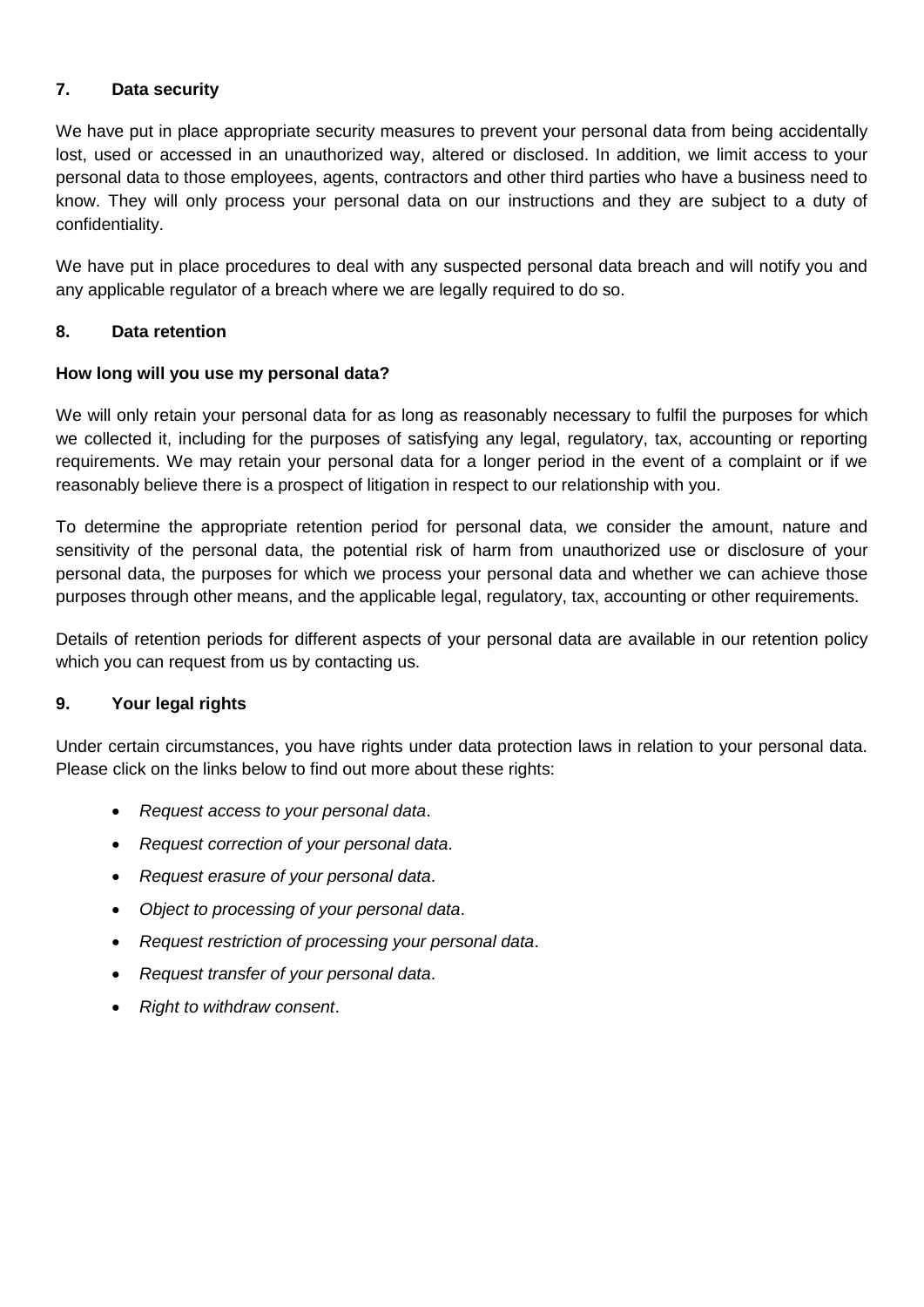If you wish to exercise any of the rights set out above, please contact us.

## **No fee usually required**

You will not have to pay a fee to access your personal data (or to exercise any of the other rights). However, we may charge a reasonable fee if your request is clearly unfounded, repetitive or excessive. Alternatively, we could refuse to comply with your request in these circumstances.

## **What we may need from you**

We may need to request specific information from you to help us confirm your identity and ensure your right to access your personal data (or to exercise any of your other rights). This is a security measure to ensure that personal data is not disclosed to any person who has no right to receive it. We may also contact you to ask you for further information in relation to your request to speed up our response.

## **Time limit to respond**

We try to respond to all legitimate requests within one month. Occasionally it could take us longer than a month if your request is particularly complex or you have made a number of requests. In this case, we will notify you and keep you updated.

#### **10. Glossary**

## **LAWFUL BASIS**

**Legitimate Interest** means the interest of our business in conducting and managing our business to enable us to give you the best service/product and the best and most secure experience. We make sure we consider and balance any potential impact on you (both positive and negative) and your rights before we process your personal data for our legitimate interests. We do not use your personal data for activities where our interests are overridden by the impact on you (unless we have your consent or are otherwise required or permitted to by law). You can obtain further information about how we assess our legitimate interests against any potential impact on you in respect of specific activities by contacting us.

**Performance of Contract** means processing your data where it is necessary for the performance of a contract to which you are a party or to take steps at your request before entering into such a contract.

**Comply with a legal obligation** means processing your personal data where it is necessary for compliance with a legal obligation that we are subject to.

## **THIRD PARTIES**

## **Internal Third Parties**

Other companies in the NLUS Group acting as joint controllers or processors and who are based the United States and provide IT and system administration services and undertake leadership reporting.

## **External Third Parties**

• Service providers acting as processors based the United States who provide IT and system administration services.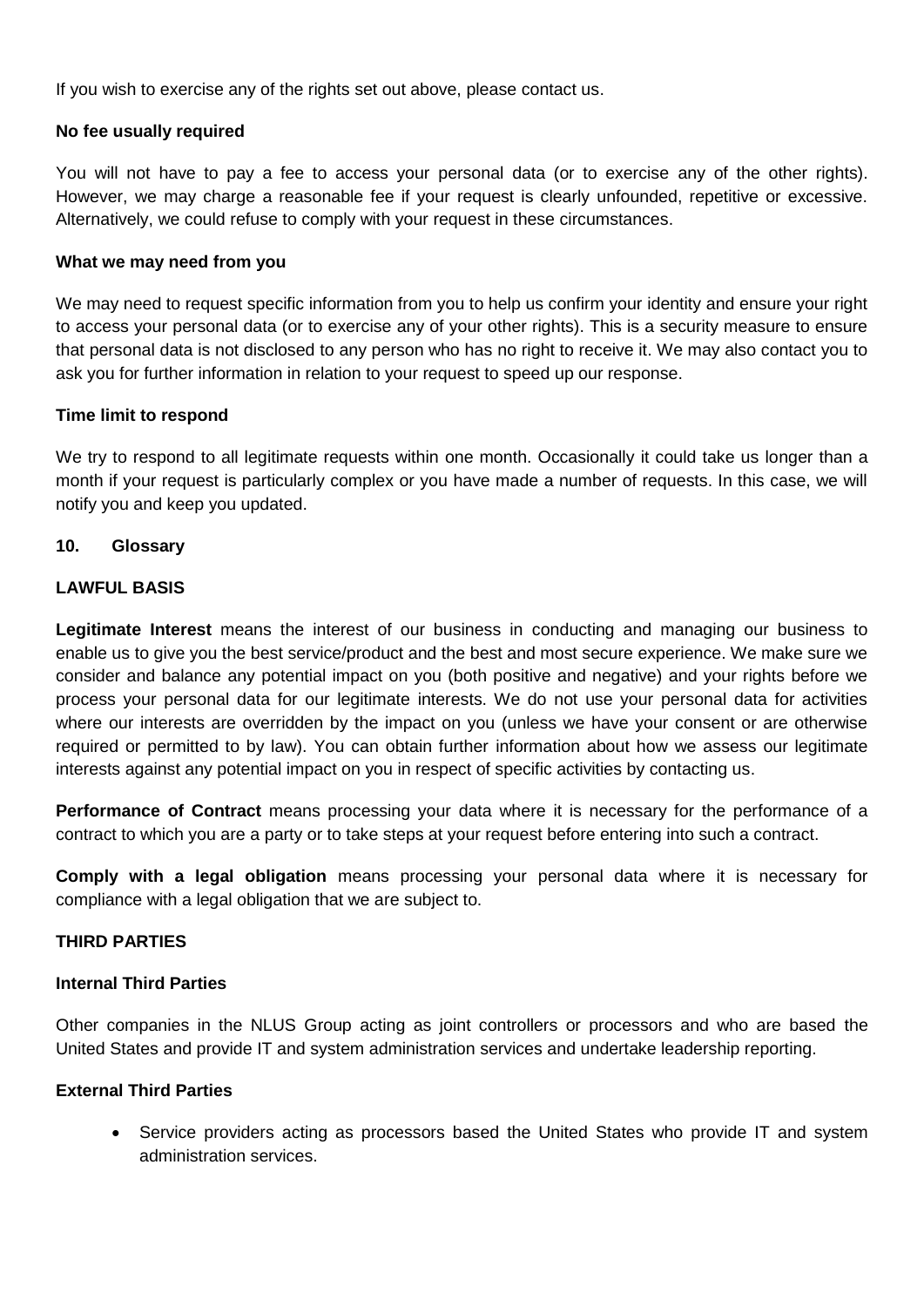• Professional advisers acting as processors or joint controllers including lawyers, bankers, auditors and insurers based in the United States who provide [onsultancy, banking, legal, insurance and accounting services.

## **YOUR LEGAL RIGHTS**

You have the right to:

**Request access** to your personal data (commonly known as a "data subject access request"). This enables you to receive a copy of the personal data we hold about you and to check that we are lawfully processing it.

**Request correction** of the personal data that we hold about you. This enables you to have any incomplete or inaccurate data we hold about you corrected, though we may need to verify the accuracy of the new data you provide to us.

**Request erasure** of your personal data. This enables you to ask us to delete or remove personal data where there is no good reason for us continuing to process it. You also have the right to ask us to delete or remove your personal data where you have successfully exercised your right to object to processing (see below), where we may have processed your information unlawfully or where we are required to erase your personal data to comply with local law. Note, however, that we may not always be able to comply with your request of erasure for specific legal reasons which will be notified to you, if applicable, at the time of your request.

**Object to processing** of your personal data where we are relying on a legitimate interest (or those of a third party) and there is something about your particular situation which makes you want to object to processing on this ground as you feel it impacts on your fundamental rights and freedoms. You also have the right to object where we are processing your personal data for direct marketing purposes. In some cases, we may demonstrate that we have compelling legitimate grounds to process your information which override your rights and freedoms.

**Request restriction of processing** of your personal data. This enables you to ask us to suspend the processing of your personal data in the following scenarios:

- If you want us to establish the data's accuracy.
- Where our use of the data is unlawful but you do not want us to erase it.
- Where you need us to hold the data even if we no longer require it as you need it to establish, exercise or defend legal claims.
- You have objected to our use of your data but we need to verify whether we have overriding legitimate grounds to use it.

**Request the transfer** of your personal data to you or to a third party. We will provide to you, or a third party you have chosen, your personal data in a structured, commonly used, machine-readable format. Note that this right only applies to automated information which you initially provided consent for us to use or where we used the information to perform a contract with you.